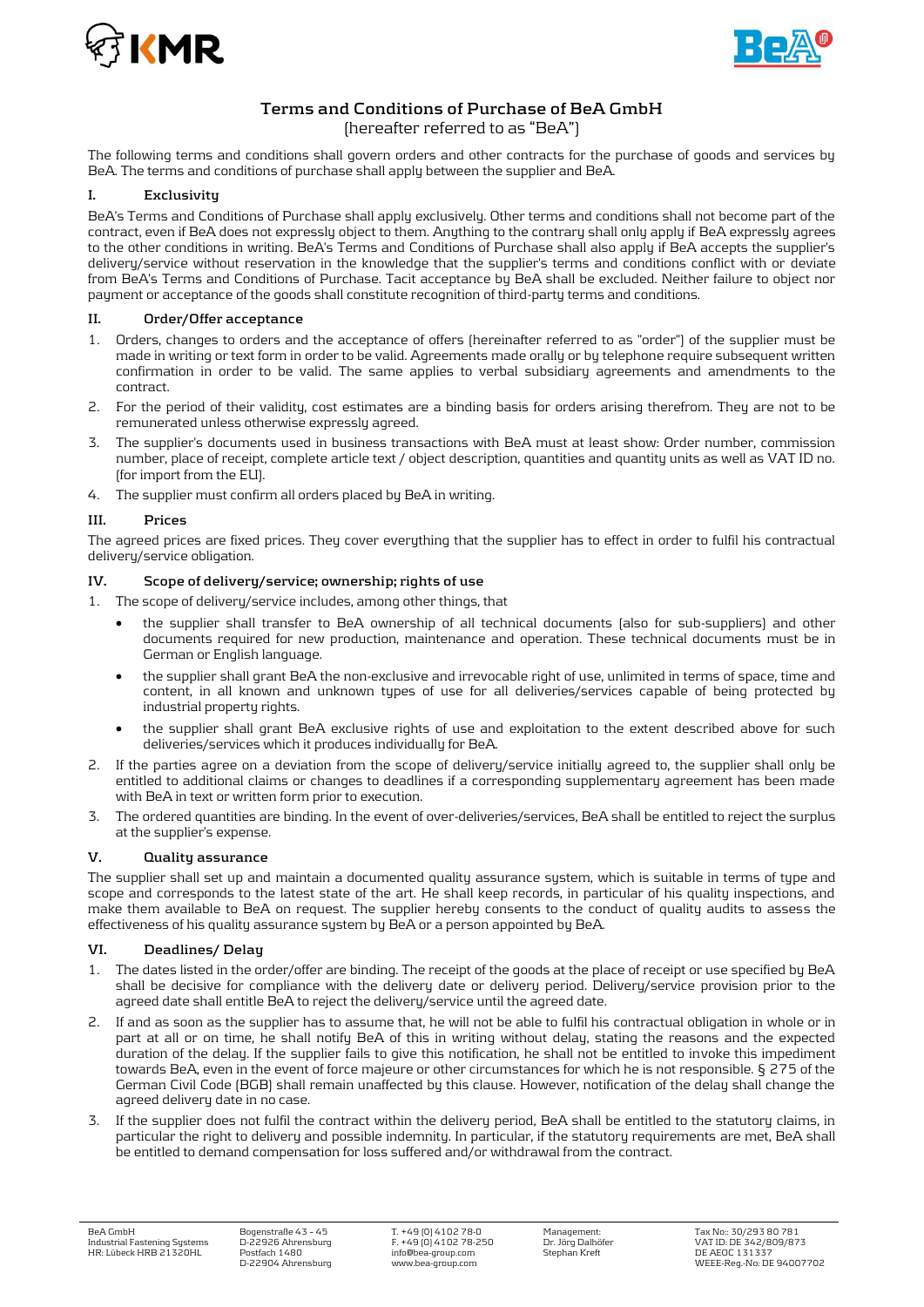



# **VII. Delivery/Performance and Storage**

- 1. Insofar as the supplier and BeA agree on the validity of the "Incoterms" for the contract, the respective current version shall apply. However, they shall only apply insofar as they do not contradict the provisions of these Terms and Conditions of Purchase and the agreements otherwise made. Unless otherwise agreed in writing, the delivery/service shall be effected in accordance with the Incoterms clause (DAP "delivered at place") at the place of delivery/service or use specified in the order.
- 2. Deliveries/services shall be made to the specified shipping address. Delivery/service at a receiving point other than the one specified by BeA shall not result in a passing of the risk to BeA, even if this receiving point accepts the delivery/service. The supplier shall bear the additional costs incurred by BeA as a result of delivery/service at a receiving point other than the agreed receiving point.
- 3. If weighing is required, the weight determined on BeA's calibrated scales shall be decisive.
- 4. The storage of items required for delivery/service provision on the premises of BeA may only take place in specified storage areas. The supplier shall bear full responsibility and risk for these items until the passing of the risk for the entire order.
- 5. During carriage, the statutory provisions, in particular the provisions of the law on the carriage of dangerous goods and the applicable dangerous goods regulations, including the respective annexes and appendices, shall be complied with.
- 6. In the case of shipment by rail, the declaration of the goods in the consignment notes must be made in accordance with the currently valid regulations of railways. Costs and damage arising from incorrect or omitted declarations shall be borne by the supplier.
- 7. The delivery/service provider must have the receipt of consignments confirmed in writing by the specified receiving office.

# **VIII. Execution, subcontractors, assignment**

Insofar as the contractual subject of performance is one under a contract for work and services (Werkvertrag) or the supply of movable things to be produced or manufactured (Werkliefervertrag), the following shall apply:

- 1. The supplier is not entitled to transfer the execution of the respective contract in whole or in part to third parties.
- 2. At BeA's request the supplier shall be obliged to name its subcontractors or sub-suppliers.
- 3. The supplier shall not be permitted to assign his contractual claims against BeA to third parties or to have them collected by third parties. This shall not apply to legally established or undisputed claims.

# **IX. Retention of title**

- 1. If the ordered goods are delivered subject to retention of title, BeA shall nevertheless be entitled to use, process and/or resell these goods in the normal course of business.
- 2. If BeA provides parts to the supplier, BeA shall retain title thereto. Processing or transformation by the supplier shall be carried out for BeA. If these goods are processed with other items not belonging to BeA, BeA shall acquire co-ownership of the new item in the ratio of the value of BeA's item (purchase price plus VAT) to the other processed items at the time of processing.
- 3. If the item provided by BeA is inseparably mixed with other items not belonging to BeA, BeA shall acquire co-ownership of the new item in the ratio of the value of the reserved item (purchase price plus VAT) to the other mixed items at the time of mixing. If the mixing takes place in such a way that the supplier's item is to be regarded as the main item, it shall be deemed agreed that the supplier shall transfer co-ownership to BeA on a pro rata basis; the supplier shall hold the sole ownership or co-ownership in safe custody for BeA.

#### **X. Termination of Contracts for Work and Services; Plea of Uncertainty**

- 1. In the case of contracts for work and services, BeA shall have the right to terminate the contract in whole or in part. In such a case, BeA shall be obliged to pay for all deliveries/services provided up to that point and to pay appropriate remuneration for procured material and work delivered/performed; in this case, § 648 S. 2 BGB shall apply. Any further claims of the supplier are excluded.
- 2. In the event that BeA is obliged to perform in advance, BeA may refuse the performance incumbent upon it if it becomes apparent after conclusion of the contract that its claim to consideration is endangered by the supplier's inability to perform. The right to refuse performance shall not apply if the consideration is effected or security is provided for it. BeA may set a reasonable period of time within the supplier shall, at its discretion, effect consideration or provide security concurrently with performance. After unsuccessful expiry of the deadline, BeA may withdraw from the contract. Further details are governed by § 321 BGB.

#### **XI. Warranty claim, notice of defects and liability; liquidated damages in the event of a breach of competition law**

- 1. The supplier warrants that the delivery item or the service rendered does not have any subjective or objective defects impairing its value or suitability at the time of passing of risk or, in the case of a contract for work and services, at the time of acceptance, has the agreed or guaranteed quality, is suitable for the use presupposed under the contract, complies with the generally recognized rules of technology, the relevant legal provisions and the regulations and guidelines of authorities, trade associations and professional associations at the place of destination.
- 2. 2.In the event of a defect, BeA shall be entitled to the full statutory warranty claims.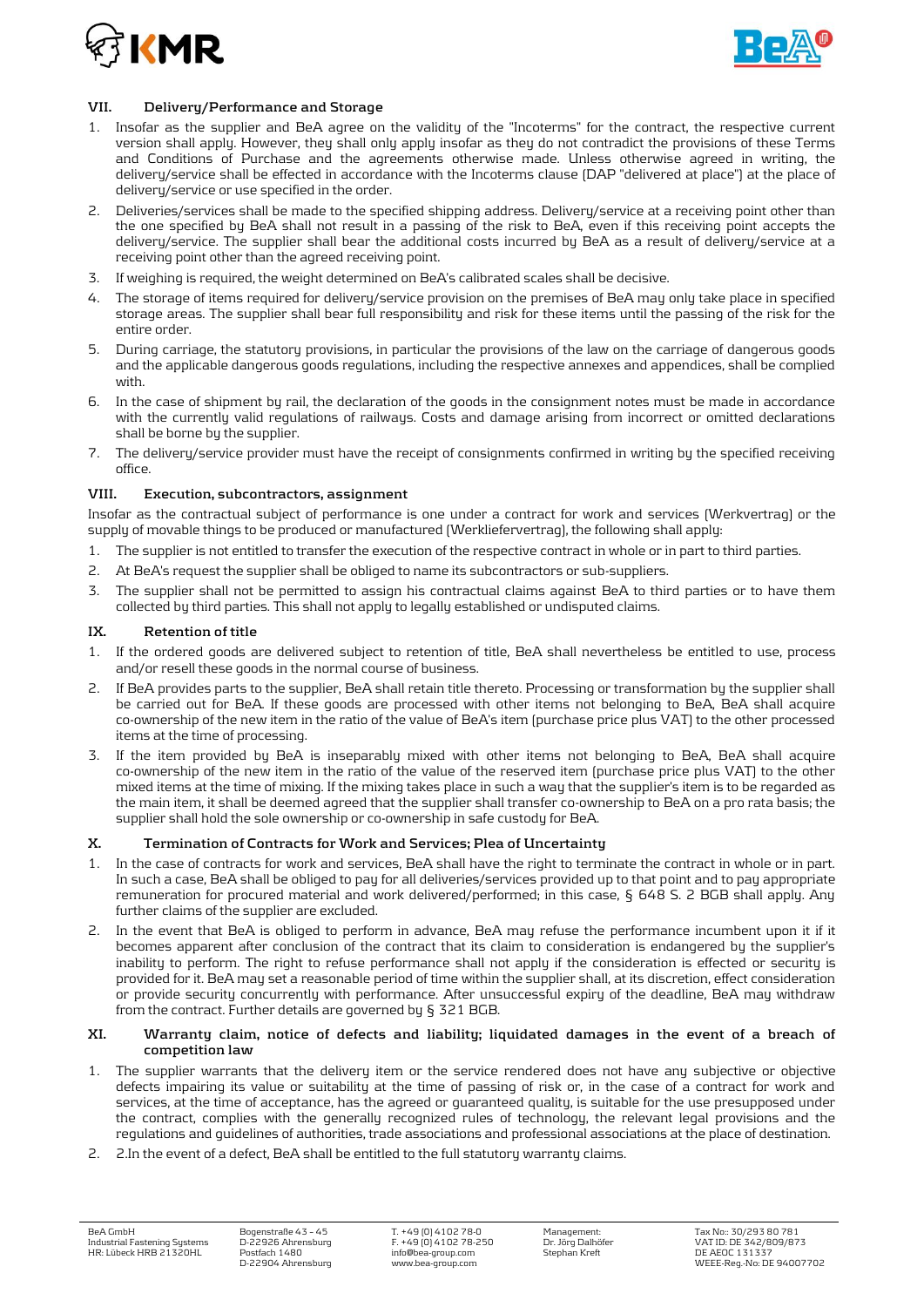



- 3. The necessary expenses for the supplementary performance shall be borne by the supplier, including those, which are based on the fact that the delivery item or the service rendered was taken to a place other than the place of performance. The claim shall also include the costs for removal of the defective delivery item or other service and for installation of a defect-free delivery item or other service and for comparable cases (such as unpacking and repacking of goods). If BeA incurs external or internal expenses as a result of the delivery of defective delivery items, for example for examinations, sorting work, re-packaging or storage work or administrative activities, these shall be adequately compensated by the Supplier. The gross hourly wage paid by BeA to the employee, including all ancillary costs, shall be taken as the basis for reasonable compensation for the expenses incurred by employees of BeA.
- 4. If the supplier has granted a guarantee for the quality or durability of the delivery item, BeA may also assert claims under the guarantee.
- 5. The period for inspection and notification of defects in the case of mutual trade purchases shall in all cases only begin to run when the goods have arrived at BeA or at the external warehouse named by BeA and not before this can be expected by BeA with due regard to the circumstances of an orderly course of business. A complaint within 5 working days from the date of discovery of a defect shall in any case be deemed to have been made without undue delay and thus on time.
- 6. 6.The warranty period shall be 3 years from passing of risk, in the case of a contract for work and services from acceptance. If the law provides for longer warranty periods, these shall apply. In the event of rectification or subsequent delivery, the limitation period shall start anew (in the event of rectification only with regard to the rectified defect and with regard to the defect-free nature of the rectification work).
- 7. The supplier shall indemnify BeA against claims arising from tortious producer liability, against claims based on the Produkthaftungsgesetz (Product Liability Act) and against claims based on other national laws implementing the European Product Liability Directive, insofar as the supplier or its supplier caused the product defect, which triggered off the liability. Within the scope of his liability for cases of damage the Supplier shall also be obliged to reimburse any expenses pursuant to §§ 683, 670 and §§ 830, 840, 426, 254 BGB arising from or in connection with a recall action or public warning carried out by BeA, insofar as BeA was obliged to do so or could be expected to consider itself obliged to do so under the known circumstances. The same shall apply if the customers or subsidiaries of BeA carry out the recall action or public warning. BeA shall inform the supplier of the content and scope of the recall measures carried out - insofar as this is reasonable and possible - and give him the opportunity to comment. Further legal claims of BeA shall remain unaffected.
- 8. The supplier commits itself to offer only prices and conditions that are not subject to any collusion or conduct in violation of antitrust law. Irrespective of this, the supplier commits itself to comply with all provisions of antitrust law. If the Supplier has agreed on sales prices or other conditions with a third party with regard to products delivered to BeA or has made arrangements with the third party or has agreed on territorial and customer divisions, the Supplier shall be obligated to pay BeA liquidated damages in the amount of 15% of the purchase priceof the products delivered to BeA in the period concerned, unless damage in a different amount is proven. BeA shall have no such claim if the Supplier's conduct is permissible under the Act against Restraints of Competition (GWB) or the law of the European Union (TFEU) or if the Supplier is not responsible for the infringement.

#### **XII. Assurances / REACH clause**

- 1. The supplier assures BeA that it will comply with the requirements of the Minimum Wage Act (MiLoG) and indemnifies BeA against claims by third parties, in particular those pursuant to § 13 MiLoG in conjunction with § 14 Employee Posting Act (Arbeitnehmerentsendegesetz).
- 2. The supplier further warrants that goods produced, stored or transported on behalf of BeA, or that are intended to be delivered to or taken over by BeA are produced, stored, processed and loaded at secure operating sites and secure handling locations and are protected against unauthorized access during production, storage, processing, loading and transport. The Supplier warrants that the personnel employed for the production, storage, processing, loading, transport and acceptance of such goods are reliable and that it has checked them against the currently valid EU sanctions lists. The Supplier further warrants that all business partners acting on its behalf have been informed that they must also take measures to secure the above-mentioned supply chain. The Supplier agrees that its data will be checked against the currently valid EU sanctions lists.
- 3. The supplier must comply with the requirements and measures resulting from the REACH Regulation for all substances, preparations and articles delivered to/provided to BeA.

# **XIII. Price, invoice, payment, cash discount**

- 1. The price stated in the order is binding. Subsequent price increases are excluded. The unit price is stated net in the order. The total price does not include the statutory value-added tax.
- 2. The period for payment of the invoice shall begin with the receipt of a proper, verifiable invoice in accordance with § 14 UStG (Value Added Tax Act; date of receipt stamp is decisive - not the invoice date!). Invoices containing defects or errors shall not constitute a due date and may be returned by BeA at any time. In the latter case, the due date shall only be established upon receipt of the correctly issued invoice. Missing delivery documents, receipt by an office other than the one named, incomplete information or errors shall delay the payment deadline by as many days as it takes to rectify the defects caused by the Supplier. Payments do not imply acceptance of the delivery or service as being in accordance with the contract.
- 3. Unless otherwise agreed, payment shall be made within 30 days of receipt of the invoice or with a discount of 2% for payment within 14 days.